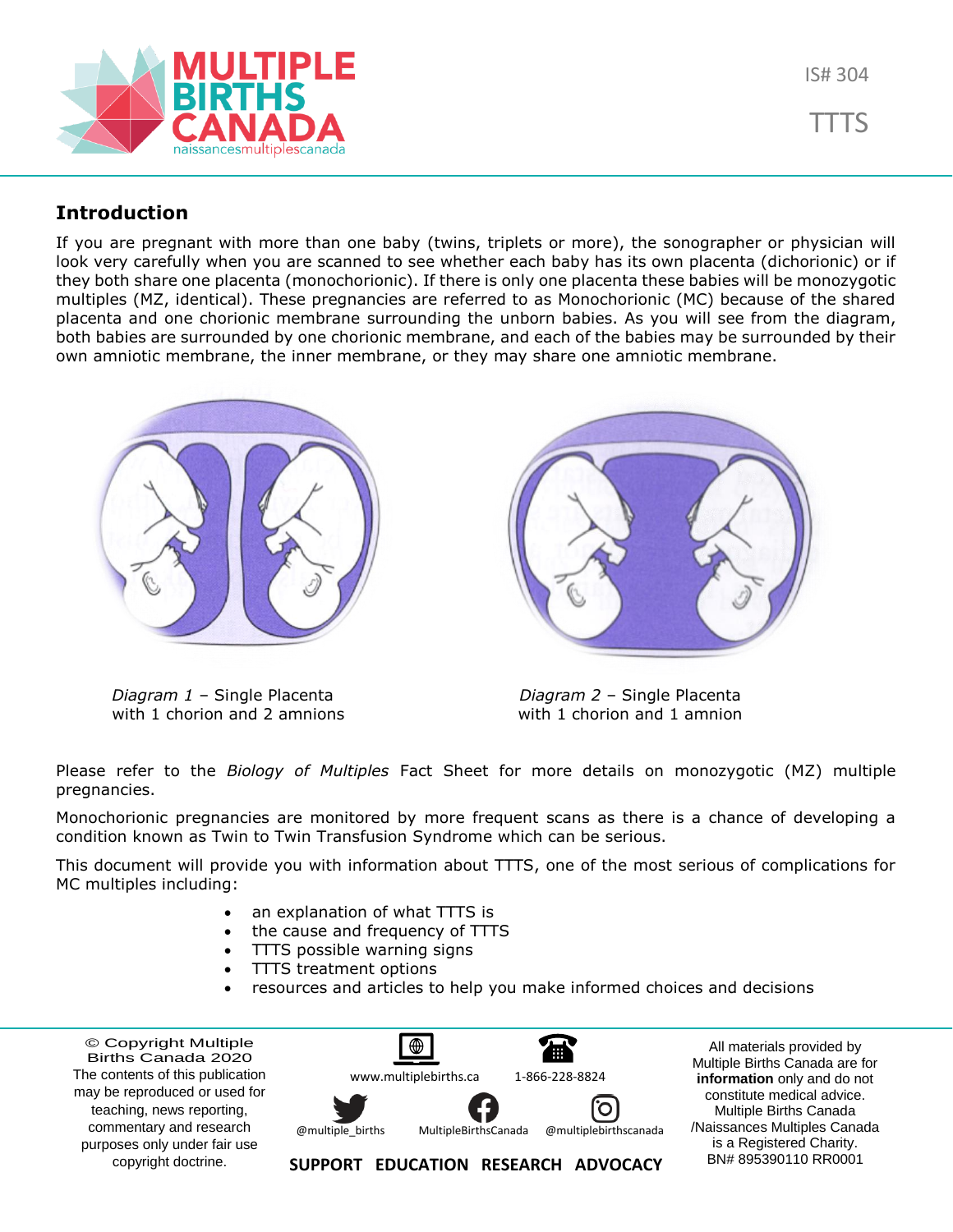



We also recommend that you read some of our other related fact sheets for more detailed information on multiple pregnancy including *Multiple Births: The Possible Risks*: (1) *Risks for the Mother*, (2) *Risks to the Children*, and (3) *Reducing the Risks.*

### *The content of this document is for information purposes only and does not reflect each person's individual situation. If you have any concerns, please contact your health care providers immediately.*

### **Monochorionic Pregnancies**

All multiple pregnancies have risks for complications during pregnancy and birth. However, some types of multiple pregnancies have more complications than others. Monozygotic multiples (MZ) who share one placenta (referred to as monochorionic or MC) are at especially high risk for complications such as preterm birth, restricted growth of one or more of the fetuses and Twin to Twin Transfusion Syndrome (TTTS) during pregnancy. If TTTS develops, these unborn multiples require specialized prenatal care and more intensive monitoring than dichorionic multiple pregnancies.

**It is therefore critical to find out by 12-14 weeks of the pregnancy if there is one placenta or two.** Medical specialists will carefully examine the placenta by an ultrasound scan to determine chorionicity and **amnionicity**. In almost all monochorionic pregnancies the babies have two amniotic or inner membranes so they are each in their own sac. However in about 1-2% of MZ pregnancies, both babies also share the same amniotic membrane. Please refer to the previous diagrams. Prenatal care of the mother and babies is determined by this information.

### **What is TTTS and How Common Is It?**

- About 1/3 of multiples are monozygotic (MZ or identical). Of those, 2/3 share a single placenta and a chorionic membrane, and are thus referred to as monochorionic (MC)
- Twin to twin transfusion syndrome (TTTS) is a disease of the placenta found in MC multiple pregnancies (twins, triplets or more) when two or more babies share a single placenta. The babies have an unbalanced flow of blood and nutrients between them through the blood vessels which connect the circulation of both babies. These are called anastomoses.
- Virtually all MC multiples share blood vessels in their common placenta. However, in many cases the blood flow is shared equally between the two babies so **not all MC multiples will develop TTTS**.
- It is estimated that 10-15% of MC pregnancies are affected by TTTS. However, the actual incidence may be higher because some multiple pregnancies with TTTS may not be reported due to spontaneous miscarriage.
- TTTS can happen at any time in the pregnancy but most commonly at 16-20 weeks. There is no safe zone for TTTS in an MC pregnancy.
- Although the word "twin" is used in *twin-to-twin transfusion syndrome*, TTTS can also occur within in a higher-order multiple pregnancy (triplets or more) when two or more babies share one placenta.

© Copyright Multiple Births Canada 2020 The contents of this publication may be reproduced or used for teaching, news reporting, commentary and research purposes only under fair use copyright doctrine.



All materials provided by Multiple Births Canada are for **information** only and do not constitute medical advice. Multiple Births Canada /Naissances Multiples Canada is a Registered Charity. BN# 895390110 RR0001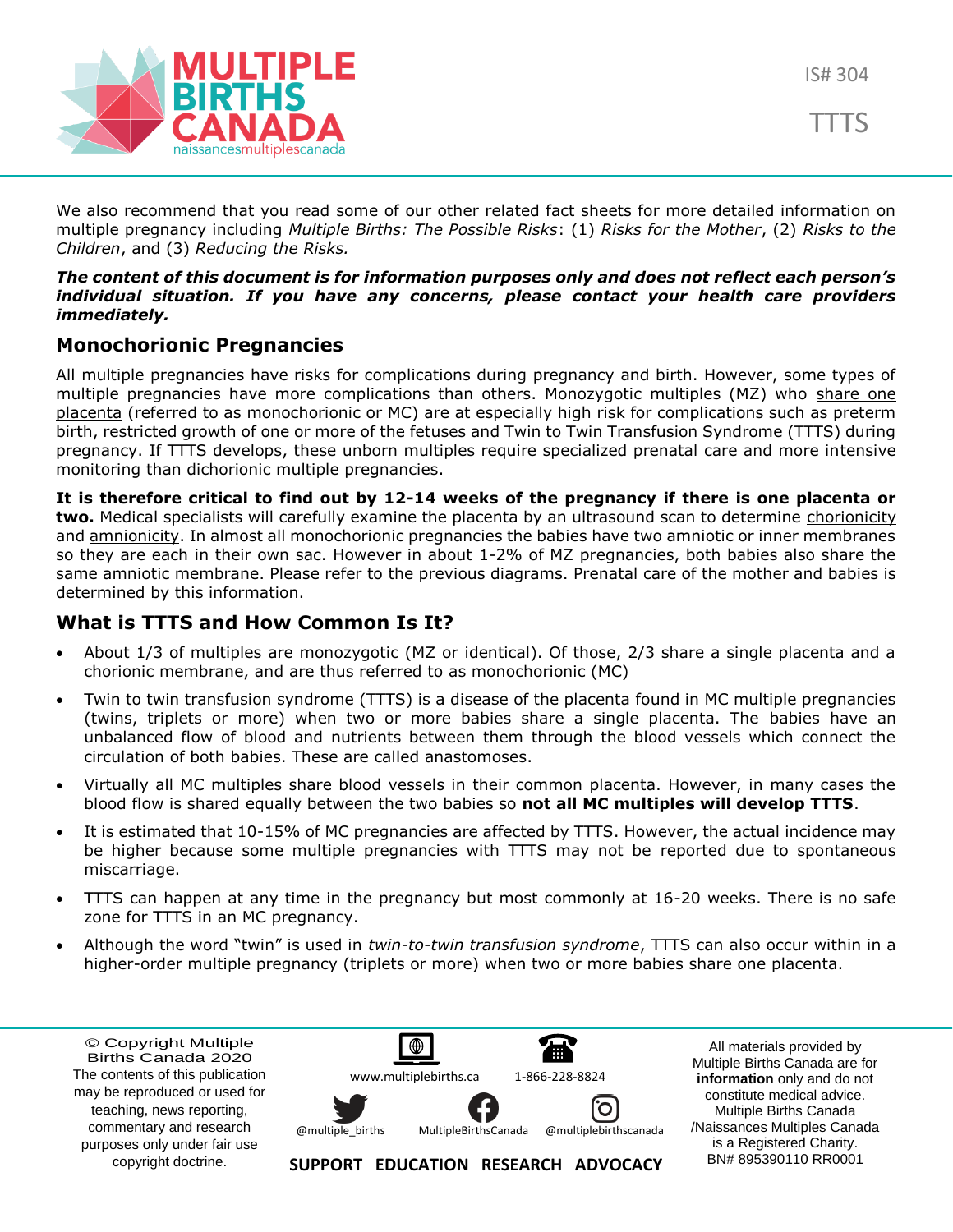

• Approximately 6,000 sets of twins, triplets or more are born each year in Canada; about 260 of these pregnancies are affected by TTTS.

### **The effects on the fetus of the shared blood circulation**



### **What are the complications of TTTS?**

If TTTS arises, both babies are affected. It can range in seriousness from mild to severe. The most severe cases develop between 16-26 weeks of pregnancy. TTTS is always potentially life threatening due to the fact that it can worsen at anytime and progress quickly during pregnancy. If untreated TTTS can result in serious complications for the babies and their mother. The following problems can arise:

- One baby (called the donor) does not receive enough blood supply inside the womb, and the other baby (called the recipient) receives too much blood supply.
- The babies have uneven growth due to unequal sharing of the placental blood flow and nutrients. As well, there may be defects of the umbilical cords. The donor baby has slower growth and development. The recipient baby has greater growth and development.
- The donor baby can go into heart failure from severe anemia. The recipient baby can also go into heart failure from an overloaded cardiovascular system.
- The donor baby has less amniotic fluid than the recipient baby.
- The recipient baby has extra amniotic fluid. This is because the recipient baby produces too much urine.
- The mother and babies are at risk of preterm (early) labour which may lead to miscarriage of the entire pregnancy.
- Death of one or more of the babies or neurological damage in the surviving baby(ies).
- •

© Copyright Multiple Births Canada 2020 The contents of this publication may be reproduced or used for teaching, news reporting, commentary and research purposes only under fair use copyright doctrine.

 $\bigoplus$ 僵 [www.multiplebirths.ca](http://www.multiplebirths.ca/) 1-866-228-8824 Ő MultipleBirths Canada @multiplebirths canada @multiple\_births

**SUPPORT EDUCATION RESEARCH ADVOCACY**

All materials provided by Multiple Births Canada are for **information** only and do not constitute medical advice. Multiple Births Canada /Naissances Multiples Canada is a Registered Charity. BN# 895390110 RR0001

IS# 304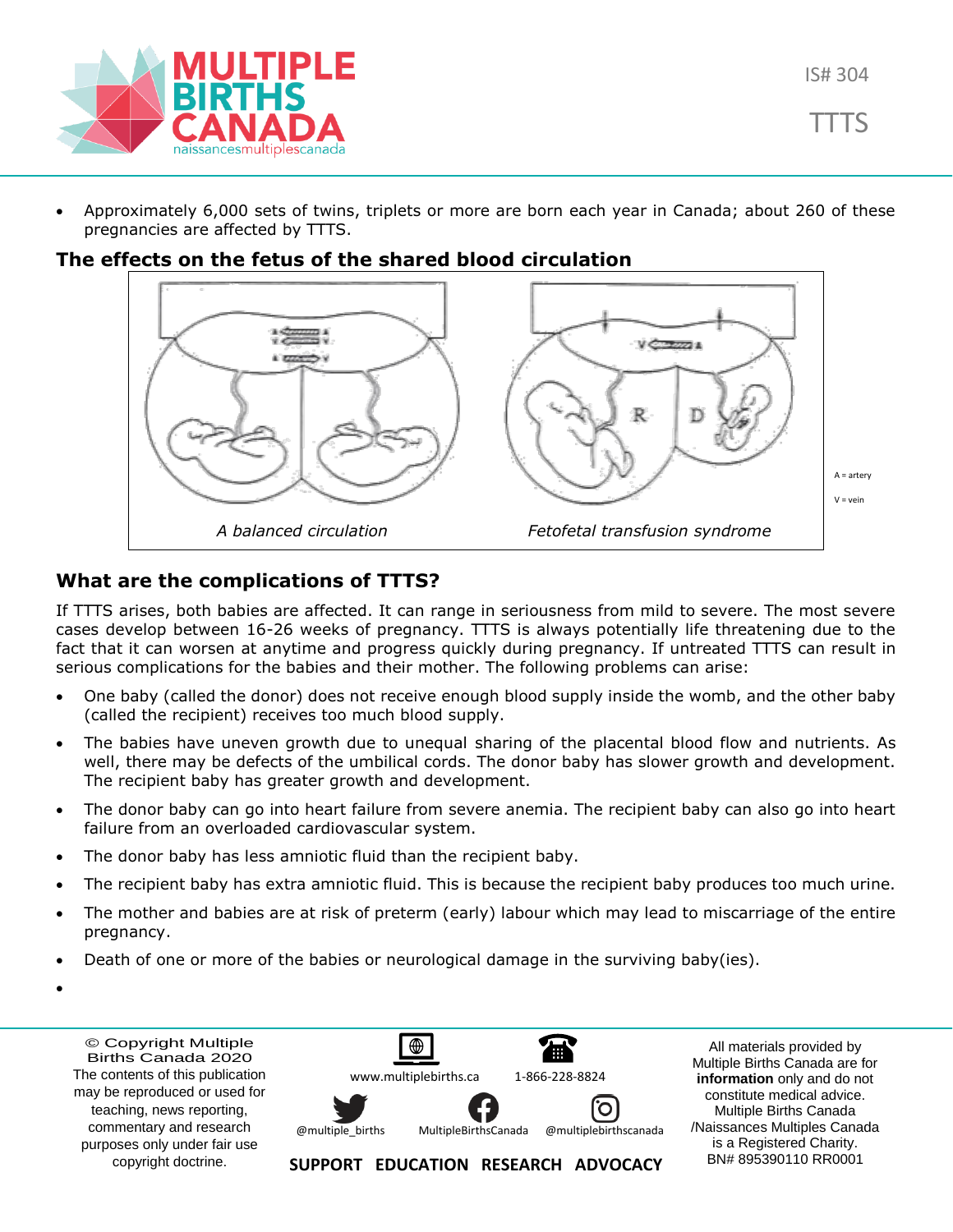



# **What causes TTTS?**

- The exact causes of TTTS are not known.
- TTTS is a random act of nature and it is not caused by anything the parents did or did not do. It is neither hereditary nor genetic. It cannot be prevented but with monitoring and early detection, treatment can be offered which is increasingly effective.
- The babies are normal and healthy, but become affected by the problem in their shared placenta with varying levels of severity. TTTS is not something one baby does to the other. It is all about the placenta and how it distributes blood through the umbilical cords to the babies.

# **What are possible signs of TTTS?**

- TTTS can appear at any time during the pregnancy. There is no safe zone in an MC pregnancy. The babies are at risk right through the pregnancy including delivery when the cord of the last baby is clamped.
- The later that TTTS presents in the pregnancy, especially if it is less severe, the better the chances for the babies.
- The following list of signs require more thorough investigation by your specialist health care team.

## **Possible warning signs in the mother with an MC pregnancy include:**

- Sensation of rapid growth of the uterus
- A large-for-dates uterus
- A uterus measurement of 30 cm or more at 16-26 weeks in the pregnancy
- A cervix which is thinning and shortening to 2 cm or less
- Premature contractions
- Shortness of breath
- Sudden weight gain and/or swelling in the mother's body (i.e. hands and legs)

## **The following signs of TTTS are looked for in confirmed MC pregnancies:**

- Babies growing at different rates
- Too little amniotic fluid around one baby (called Oligohydramnios)
- The presence of too much amniotic fluid around another baby (called Polyhydramnios).
- An enlarged fetal bladder in the recipient and very small or non-visible bladder in the donor
- Difference in the size of the umbilical cords
- Cardiac difficulties in the recipient multiple

© Copyright Multiple Births Canada 2020 The contents of this publication may be reproduced or used for teaching, news reporting, commentary and research purposes only under fair use copyright doctrine.



All materials provided by Multiple Births Canada are for **information** only and do not constitute medical advice. Multiple Births Canada /Naissances Multiples Canada is a Registered Charity. BN# 895390110 RR0001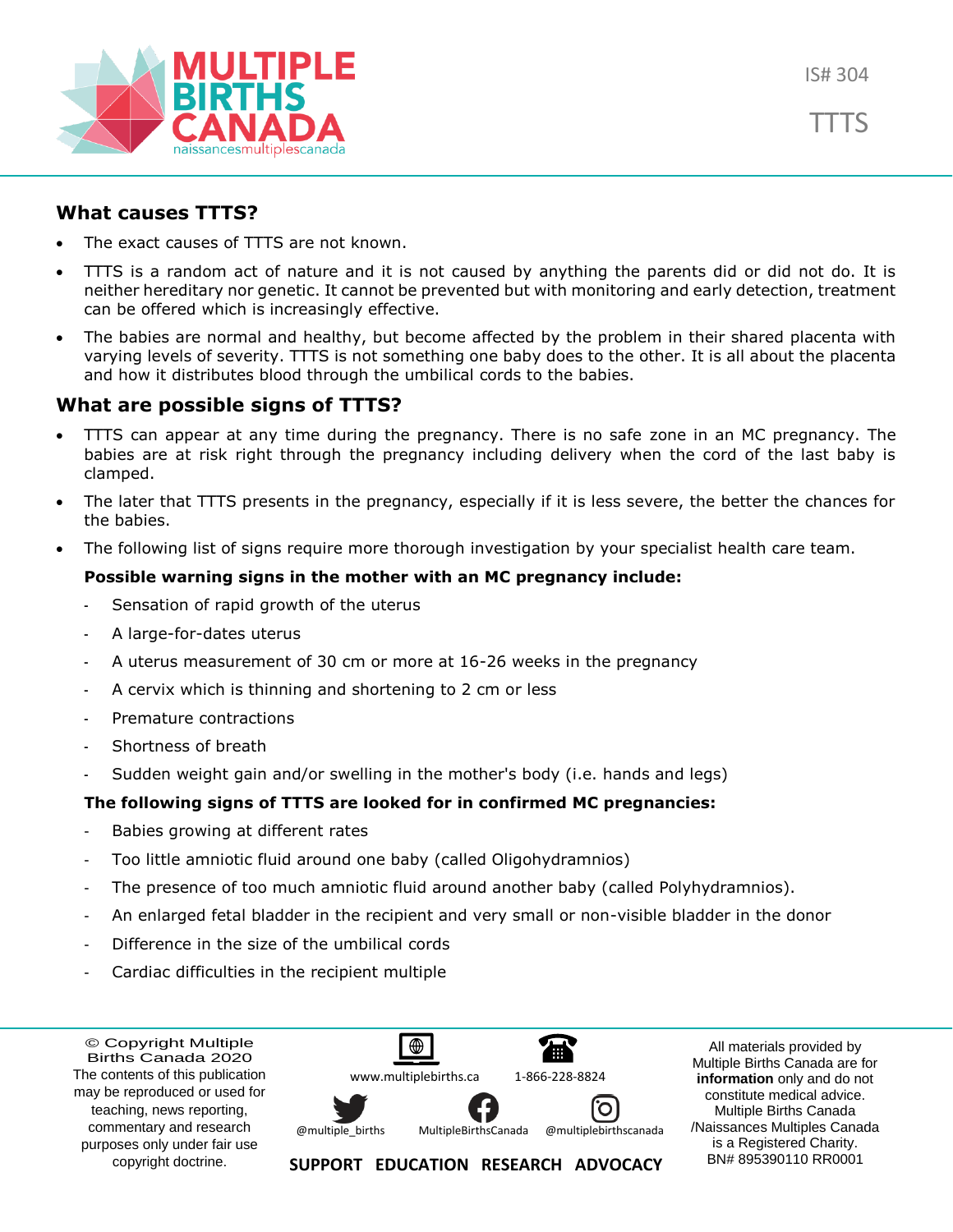

- Significant difference in the amount and rate of growth (called Growth Discordance)
- Abnormal results of Doppler ultrasounds of the placental and babies' blood flow and echocardiograms of the fetal heart function.

## **What are the treatment options?**

It is critical that TTTS be diagnosed and treated as early in the pregnancy as possible. If left untreated, severe TTTS has a death rate of over 80 to almost 100% and can cause severe handicaps for those babies who survive. The good news is that there have been great developments in treating TTTS in recent years but they are complex and each case is individual. Parents of multiples should receive both verbal and written information and counselling about the benefits and risks of the various TTTS treatments to help them make informed decisions and choices.

Treatment options include:

• **Laser therapy** (selective laser photocoagulation, laser ablation) is a specialized surgical procedure in which the placental blood vessels that connect the circulations of the multiples are cauterized with a laser beam to seal shut the shared blood vessels. The normal vessels that help nourish each baby are not touched.

To perform this procedure, the maternal-fetal surgeon inserts a thin fiber-optic instrument (called a fetoscope) through the mother's abdomen, through the wall of the uterus and into the amniotic cavity of the recipient baby. The circulations of the babies are separated so that the fetal circulations no longer mix and transfuse. On successful completion of the procedure, there is no longer sharing of blood between the babies. Laser therapy is not straight forward and involves detailed and complex ultrasounds prior to the procedure. This treatment is generally recommended for TTTS that develops before 26 weeks of the pregnancy, the usual cut-off week for the procedure. Fetal death and preterm delivery are risks following this treatment.

- **Amnioreduction** is a procedure involving the draining of excess amniotic fluid from the sac around the larger baby (recipient baby). In some circumstances the fluid needs to be removed several times (called serial amnioreduction). For severe TTTS cases, experts usually recommend laser therapy over amnioreduction. However in other cases, an amnioreduction may be required in combination with laser surgery. An amnioreduction does not resolve the underlying problem of unbalanced blood flow between the babies.
- **Selective reduction (death) of one twin by closing off blood flow in the umbilical cord** is only considered when one twin is severely compromised, usually the recipient twin, and there is a chance of saving the other twin. This recommendation is based on the knowledge that sacrifice of one twin arrests the syndrome, prolongs the pregnancy and maximizes the outcome for the surviving twin.

© Copyright Multiple Births Canada 2020 The contents of this publication may be reproduced or used for teaching, news reporting, commentary and research purposes only under fair use copyright doctrine.



All materials provided by Multiple Births Canada are for **information** only and do not constitute medical advice. Multiple Births Canada /Naissances Multiples Canada is a Registered Charity. BN# 895390110 RR0001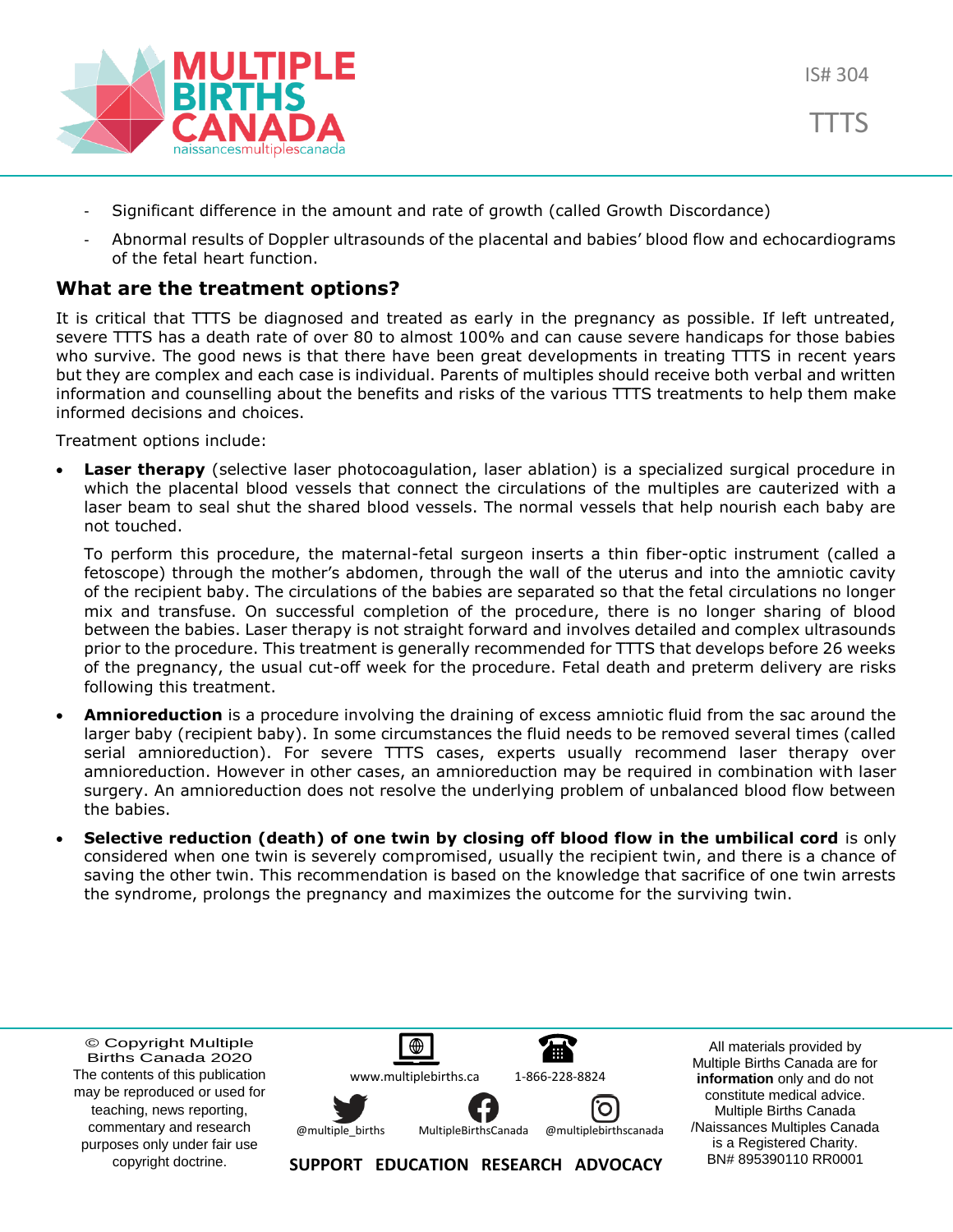

## **What can expectant parents of multiples do?**

- **Make sure that your physician determines the chorionicity of the babies (DC or MC) as early as possible in the pregnancy (by 12-14 weeks gestation) by ultrasound scans.** If they share a placenta, weekly ultrasounds from 16 weeks on are crucial for monitoring for signs of TTTS. If there is uncertainty about the type of chorionicity, referral to a specialist center experienced in high-risk multiple pregnancies should be requested.
- **If it is an MC pregnancy, request an early referral to a maternal-fetal specialist** (a physician who specializes in high risk pregnancies) and other health care professionals who have experience with managing monochorionic multiple pregnancy and births. As well, some larger community hospitals have a specialized multiple-birth clinic in which professionals from various health disciplines provide multiple pregnancy and birth care.
- **Take really good care of yourself and eat healthy.** All women expecting multiples are encouraged to keep well-hydrated and have a balanced healthy diet including protein, calcium, iron, and calciumrich foods in their daily diet.

**Bedrest may be prescribed by your health care team**. Bedrest means lying horizontally on the left side, taking breaks on the right side, and getting up only to eat, shower, use the bathroom, and go to appointments. Lying on the left side helps the placenta to function better by increasing blood and oxygen to the placenta and babies and by taking the pressure off of the cervix. Arrange for someone to take on household and childcare responsibilities (if there are older children).

- **Understand what a monochorionic placenta and TTTS is.** Parents should become informed and keep asking questions until you are satisfied and understand the answers.
- **If you have an MC pregnancy and early signs of TTTS appear such as a sudden increase in the size of your uterus, premature contractions or difficulty breathing, ask for a perinatology appointment immediately.** The maternal-fetal medicine specialist will discuss the tests to be performed and the options for treatment. Seek information such as the schedule for tests, the test results and the options for treatment, including risks and benefits.
- **The determination of early stage TTTS should prompt a referral** to a center experienced in the assessment and management of complex MC pregnancies, including the ability to perform laser therapy. As laser therapy for TTTS is only performed in specialized maternity centers, travel may be required.
- **There is tremendous misinformation regarding TTTS** so it is crucial to make decisions based on the most current and accurate information available. There are excellent resources available.
- **Parents need to understand the details of what is happening regarding their babies' growth and health**.
- Refer to The TTTS Foundation website [http://www.tttsfoundation.org/questions\\_explained.php](http://www.tttsfoundation.org/questions_explained.php) for ideas about questions to ask at your weekly ultrasounds.

© Copyright Multiple Births Canada 2020 The contents of this publication may be reproduced or used for teaching, news reporting, commentary and research purposes only under fair use copyright doctrine.



All materials provided by Multiple Births Canada are for **information** only and do not constitute medical advice. Multiple Births Canada /Naissances Multiples Canada is a Registered Charity. BN# 895390110 RR0001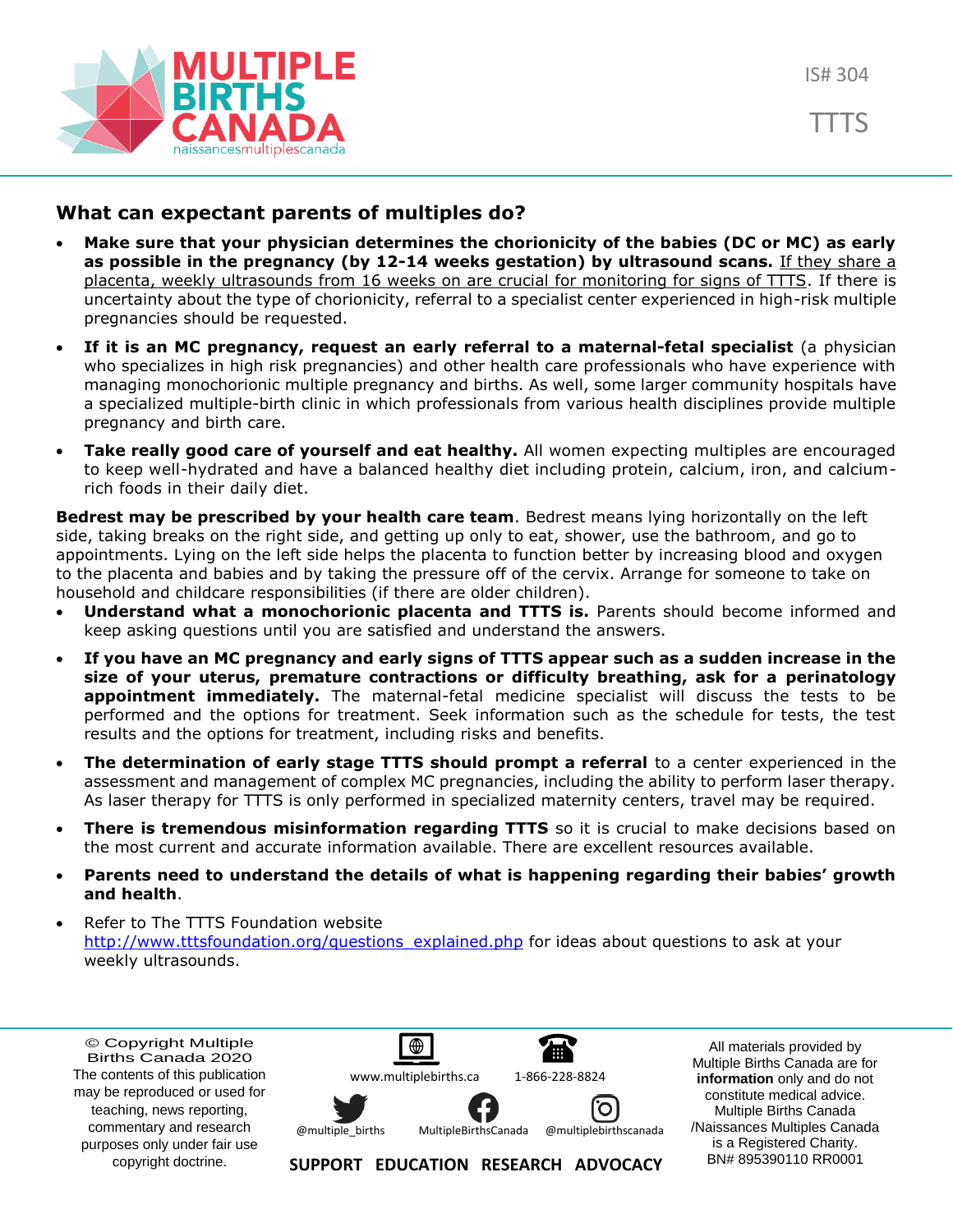





- **Be proactive and try to remain positive** as you may face many health challenges during the pregnancy. For example, create a medical plan of action with back-up plans so you can be as prepared as possible for each medical appointment. Take along a supportive person who can take notes and advocate on your behalf.
- **Remember: The outlook for the babies improves with early diagnosis of MC pregnancy and TTTS, careful monitoring, skilled treatment, and by following self-care recommendations.**

Every TTTS situation is unique and requires thorough assessment by specialists. Health care professionals are the best source of information regarding each personal situation and can discuss fully how each situation can be managed. However, remember that the ultimate decisions for your children's and your health are yours. If you feel the necessity, get a second, third or even fourth opinion.

#### **Sources of Information:**

Multiple Births Canada [www.multiplebirthscanada.org/english/higherorder.php](http://www.multiplebirthscanada.org/english/higherorder.php) Toll-Free (in Canada): 1-866-228-8824 Telephone: 613-834-TWIN(8946) Email: [office@multiplebirthscanada.org](mailto:office@multiplebirthscanada.org)

**Dr. Greg Ryan,** Staff Perinatologist Director, Fetal Medicine Program Mount Sinai Hospital Department of Obstetrics and Gynaecology Division of Maternal-Fetal Medicine University of Toronto, 3201 700 University Avenue Toronto ON M5G 1X5 [www.mountsinai.on.ca/care/special-pregnancy-program/spp](http://www.mountsinai.on.ca/care/special-pregnancy-program/spp) Telephone: 416-586-8403, Fax: 416-586-3216 Email: gryan@mtsinai.on.ca

The Twin to Twin Transfusion Syndrome Foundation (USA) - [www.tttsfoundation.org](http://www.tttsfoundation.org/) Email: [info@tttsfoundation.org](mailto:info@tttsfoundation.org)

The Multiple Births Foundation (UK) www.multiplebirths.org.uk/ Telephone: 0208 383 3519 Fax: 0208 383 3041 Email: [info@multiplebirths.org.uk](mailto:info@multiplebirths.org.uk) Graphics used with permission of The Multiple Births Foundation (UK).

One At A Time - [www.oneatatime.org.uk](http://www.oneatatime.org.uk/)

International Society for Twin Studies - [www.ists.qimr.edu.au](http://www.ists.qimr.edu.au/)

Multiple Births: Prenatal Education & Bereavement Support - [www.multiplebirthsfamilies.com](http://www.multiplebirthsfamilies.com/)

© Copyright Multiple Births Canada 2020 The contents of this publication may be reproduced or used for teaching, news reporting, commentary and research purposes only under fair use copyright doctrine.

⊕ **THE** [www.multiplebirths.ca](http://www.multiplebirths.ca/) 1-866-228-8824



@multiple\_births



All materials provided by Multiple Births Canada are for **information** only and do not constitute medical advice. Multiple Births Canada /Naissances Multiples Canada is a Registered Charity. BN# 895390110 RR0001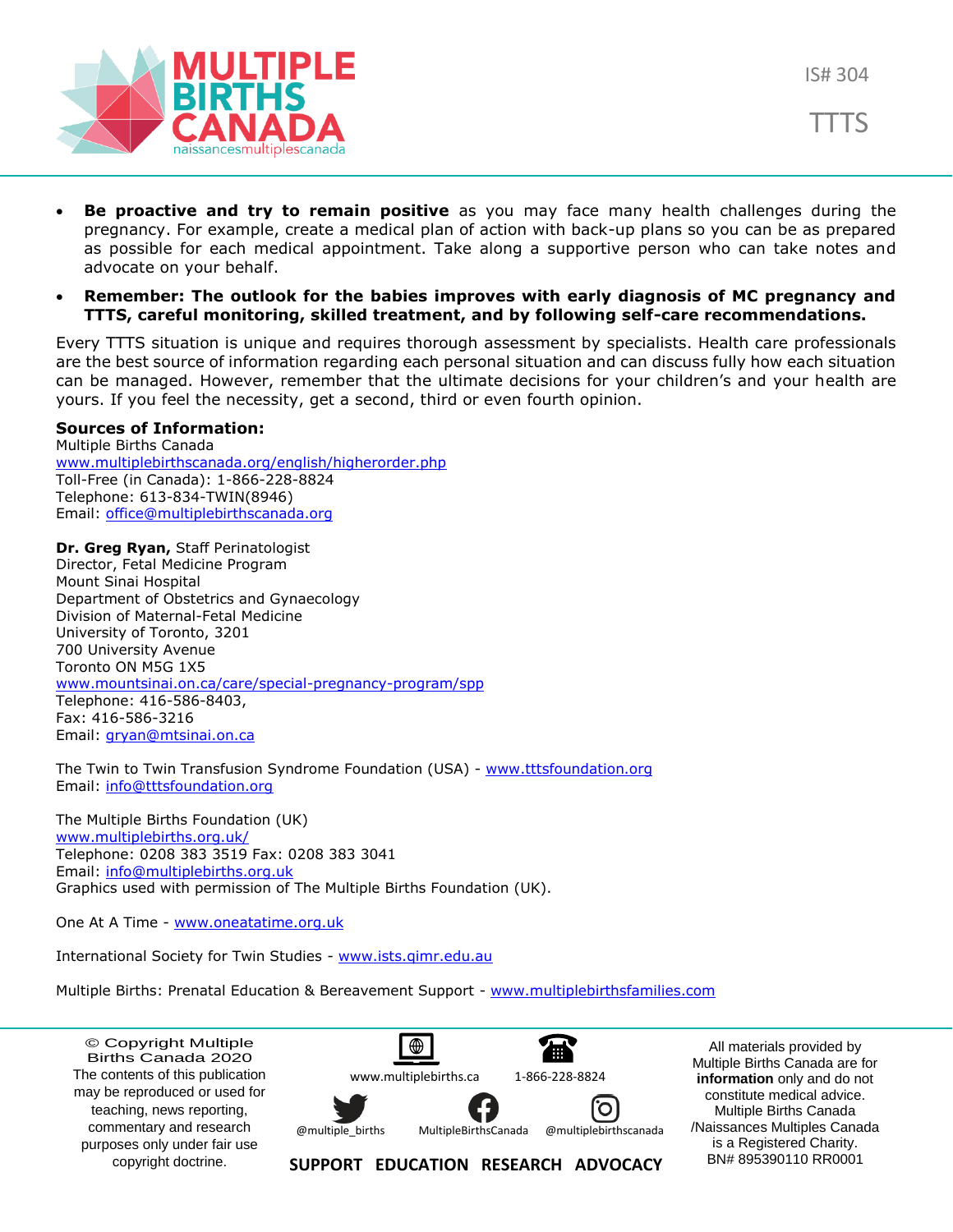

TTTS

Twin2Twin: The UK Twin to Twin Transfusion Syndrome Association - [www.twin2twin.org](http://www.twin2twin.org/)

Fetal Care Center of Cincinnati [www.fetalcarecenter.org/conditions/ttts/default.htm](http://www.fetalcarecenter.org/conditions/ttts/default.htm)

UCal- San Fran. videos [http://fetus.ucsfmedicalcenter.org/twin/twin\\_twin\\_transfusion.asp](http://fetus.ucsfmedicalcenter.org/twin/twin_twin_transfusion.asp)

Actual Selective Fetal Laser Photocoagulation video for TTTS Timothy Cromblehome [www.fetalcarecenter.org/professionals/case-studies/ttts.htm](http://www.fetalcarecenter.org/professionals/case-studies/ttts.htm)

#### **Documents and Articles:**

- Twin to Twin Transfusion Syndrome: A Resource Guide for Parents by Dr. Erika McAslan Fraser (TAMBA) (2011)
- Information for Parents: When Twins Share One Placenta (2010) Multiple Births Foundation. www.multiplebirths.org.uk/MC%20Pregnancy%20%20Version%2012%2017%205%2010.pdf
- The TTTS Foundation's 15 Most Important Questions (2011). The TTTS Foundation [www.tttsfoundation.org/index.php](http://www.tttsfoundation.org/index.php)
- **Multiple Births Canada Fact Sheets on various topics related to multiple pregnancy, births and parenting** [www.multiplebirthscanada.org/english/booklets.php#factsheets](http://www.multiplebirthscanada.org/english/booklets.php#factsheets) **including:**
	- *Biology of Multiples*
	- *Multiple Births: The Possible Risks – Part 1 Risks for the Mother*
	- *Multiple Births: The Possible Risks – Part 2 Risks to the Children*
	- *Multiple Births: The Possible Risks – Part 3 Reducing the Risks*
	- *Signs and Symptoms of Preterm Labour*

#### **References**:

Bebbington, M. (2010). Twin-to-twin transfusion syndrome: current understanding of pathophysiology, in-utero therapy and impact for future development. *Seminars in Fetal and Neonatal Medicine,15* (1),15-20

Chiossi, G., Quigley, M., Esaka, E., Novic, K., Celebrezze, J., Golde, S., & Thomas, R. (2008). Nutritional supplementation in monochorionic diamniotic twin pregnancies: Impact on Twin–Twin Transfusion Syndrome. *American Journal of Perinatology, 25* (10), 667-672.

DeFalco, L., Sciscione, A., Megerian, G., Tolosa, J., Macones, G., O'Shea, A., Pollock, M. (2006). Inpatient versus Outpatient Management of Monoamniotic Twins and Outcomes. *American Journal of Perinatology, 23*(4), 205–212.

De Lia, J., Kuhlmann, R., & Mauri, E. (2000). Maternal metabolic abnormalities in twin–to–twin transfusion syndrome at mid-pregnancy. *Twin Research, 3*(2), 113-117.

Habli, M., Lim, F., & Crombleholme, T. (2009) Twin-to-Twin Transfusion Syndrome: A Comprehensive Update. Clinics in Perinatology 36 (2), 391–416.

Heyborne K., Porreco R., Garite T., Phair K., Abril D., Obstetrix/Pediatrix Research Study Group (2005). Improved perinatal survival of monoamniotic twins with intensive inpatient monitoring. *American Journal of Obstetrics and Gynecology,192*(1), 96-101.

© Copyright Multiple Births Canada 2020 The contents of this publication may be reproduced or used for teaching, news reporting, commentary and research purposes only under fair use copyright doctrine.



All materials provided by Multiple Births Canada are for **information** only and do not constitute medical advice. Multiple Births Canada /Naissances Multiples Canada is a Registered Charity. BN# 895390110 RR0001